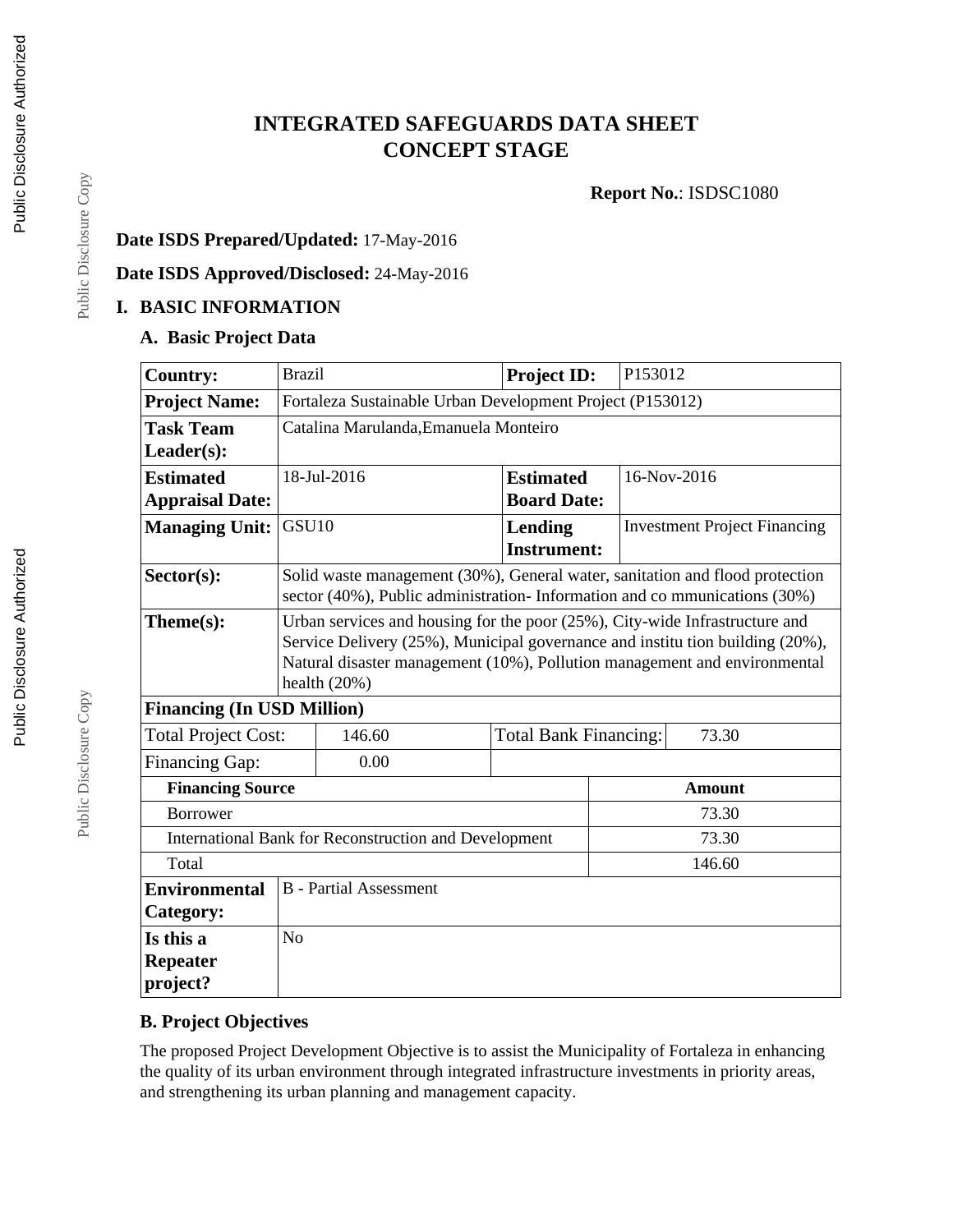#### **C. Project Description**

The Project will have three components:

Component 1. Urban and Environmental Restoration. This component will support: (i) the optimization of existing sanitation infrastructure in the Vertente MarÃ-tima watershed, including financing household connections, to improve the water quality in the city $\triangleright$  (s seashore; (ii) the environmental restoration and urban renewal of the Park Rachel de Queiroz, including the implementation of an Urban Operation in the area; and (iii) promote a comprehensive approach for solid waste management.

Component 2. Strengthening Municipal Management Capacity for Urban Planning, Disaster Risk Management (DRM) and Environmental Management. This component will support: (i) a better integration of DRM and resilience activities into the city $\triangleright$  (surban planning and management process; (ii) the development of an integrated multipurpose cadaster; (iii) the implementation of SEUMA $\triangleright$ ( s  $\triangleright$  Fortaleza Online Program $\triangleright$  (, aiming at expanding the current online system of services; (iv) the identification and structuring of Urban Operations; (v) the review of the Master Plan and Land Use and Zoning Law; and (vi) the strengthening of SEUMA $\geq$  (surban and environmental monitoring systems.

Component 3. Project Management. This component will support the technical and fiduciary management of the project, project audits, and project monitoring and evaluation.

#### **D. Project location and salient physical characteristics relevant to the safeguard analysis (if known)**

Fortaleza is the fifth largest city in the country with a population of 2.6 million inhabitants (IBGE, 2014), who live in a territory of 314.93 square kilometers (population density equals 8.3 thousand inhabitants/km2). The city➢❨ s Gini coefficient is one of the highest amongst state capitals (IBGE, 2010) and 5.46 percent of the population lives in conditions of extreme poverty (IPECE, 2014). Over 16 percent of the population lives in substandard settlements (roughly 509 different favelas were mapped in the city in 2010). In 2010, Fortaleza had the second largest slum population of the cities of the Northeast, amounting to roughly 396,370 people (IBGE).

Inequalities are spatially distributed. The poorest zones of the city are located along the main water bodies  $\geq$  including the Maranguapinho and Cear $\tilde{A}$ ; rivers (in the Western area) and the Coc $\tilde{A}^3$ river and its tributaries (in the Northeastern area)  $\triangleright$  (as well as along the beach, particularly on the Western and North Eastern side. Many low-income settlements are located in areas of high risk of flooding, increasing the vulnerability of an elevated number of poor households.

The deep inequalities that characterize the city are evident along the coastline, where wealthy neighborhoods are adjacent to pockets of severe poverty. In fact, 69% of the population living in the northern neighborhoods of the city has levels of income at or below three minimum salaries (IBGE, 2010). Originally areas of illegal occupation, they are characterized by high density, disorganized and unregulated land use, lack of basic services (sewerage, water, waste collection), and an overall deficiency of urban amenities. The poor live in precarious housing conditions located in environmental degraded areas with critical levels of crime and violence.

Additionally, remote, poor southern areas are characterized by large low-income housing complexes built in the 1970s and 1980s, with very limited transportation options. In subsequent years, the city expanded fast and without planning towards those areas, resulting in low-rise, low density and lowincome residential housing. Infrastructure for the provision of basic services is deficient, mobility remains very limited, and crime rates are high. Encroachment in parks and around lagoons has essentially deprived the majority of the population of access to these natural spaces.

In short, population growth and rapid unplanned urbanization brought with them a number of urban, social and environmental problems such as occupation of high risk areas, deficiencies in sanitation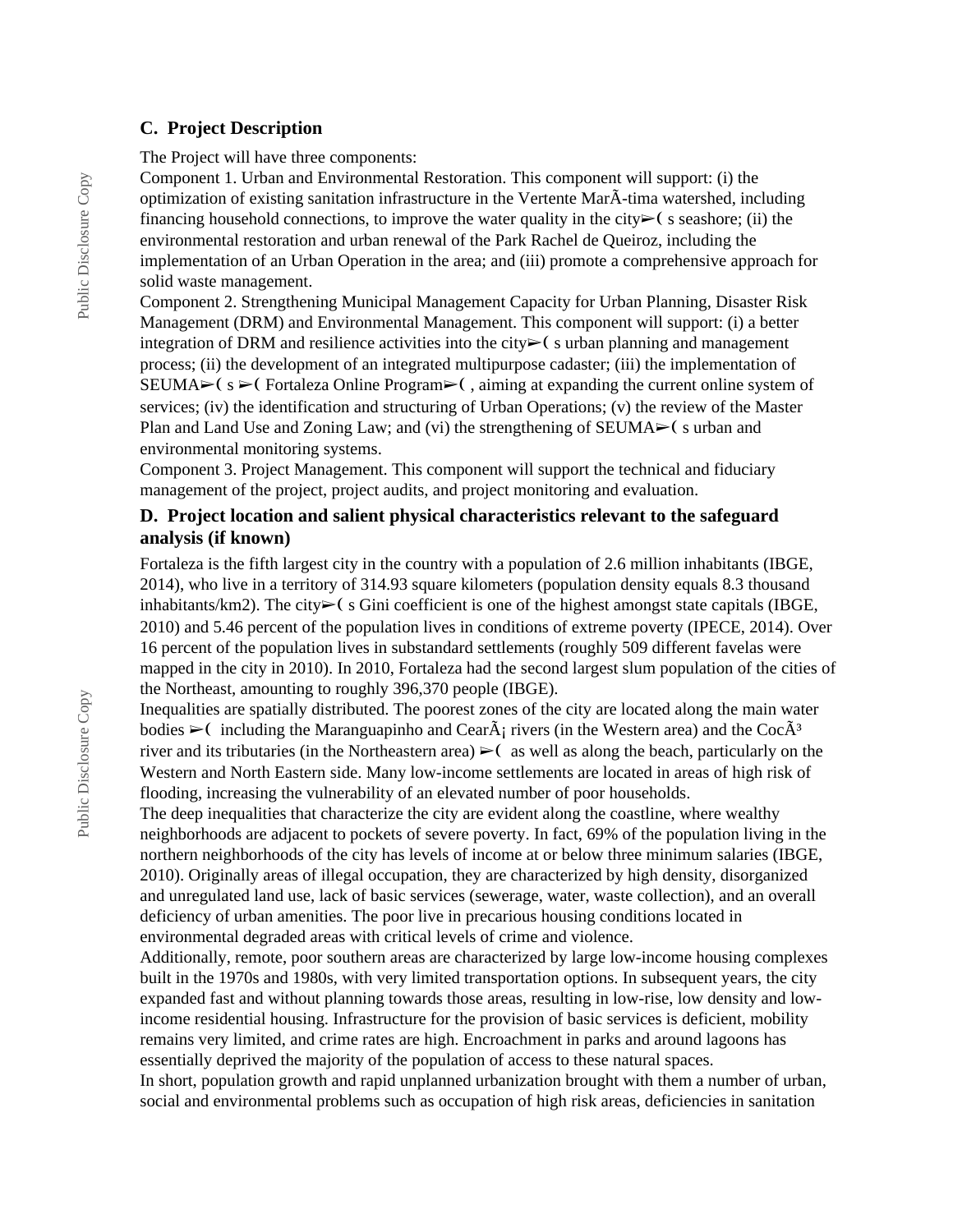and solid waste management systems, urban mobility bottlenecks, and environmental degradation and poor quality (as expressed by the low rate of green areas per population within the city  $\triangleright$  (4 m2) per inhabitant). In the city of Fortaleza, deficiencies in urban infrastructure and afforestation of streets  $\triangleright$  (which can be used as good proxies for urban and environmental quality  $\triangleright$  (are strongly associated with low-income households (IBGE, 2010). This association suggests the Project may have positive distributional impacts.

#### **E. Borrowers Institutional Capacity for Safeguard Policies**

The Project implementing agency, SEUMA, has no previous experience with the World Bank $\blacktriangleright$  ( s Operational Policies. The Environmental Management Plan will assess the need for capacity enhancement and include a plan for capacity building. However It $\blacktriangleright$  (s worth mentioning that: (i) Despite having never worked with the World Bank, SEUMA is the Secretariat in charge of urban planning and urban and environmental management matters at the city level. The issuance of urban and environmental permits, as well as the enforcement of their provisions, for instance, is also part of their concerns and duties; and (ii) specifically regarding potential resettlement impacts, the Bank team is already in coordination not only with SEUMA, but also with HABITAFOR, the agency in charge of policymaking and execution of the overall social housing and resettlement. Whatever TA to be provided to SEUMA will also be extended to HABITAFOR.

#### **F. Environmental and Social Safeguards Specialists on the Team**

Alberto Coelho Gomes Costa (GSU04)

Clarisse Torrens Borges Dall Acqua (GEN04)

| <b>Safeguard Policies</b>                     | <b>Triggered?</b> | <b>Explanation (Optional)</b>                                                                                                                                                                                                                                                                                                                                                                                                                                                                                                                                                                                                                                                                                                                                                                                                                                                                                                                                                                                                                                                                                                                                           |
|-----------------------------------------------|-------------------|-------------------------------------------------------------------------------------------------------------------------------------------------------------------------------------------------------------------------------------------------------------------------------------------------------------------------------------------------------------------------------------------------------------------------------------------------------------------------------------------------------------------------------------------------------------------------------------------------------------------------------------------------------------------------------------------------------------------------------------------------------------------------------------------------------------------------------------------------------------------------------------------------------------------------------------------------------------------------------------------------------------------------------------------------------------------------------------------------------------------------------------------------------------------------|
| <b>Environmental Assessment</b><br>OP/BP 4.01 | Yes               | The proposed set of interventions is primarily<br>focused in urban and environmental restoration,<br>aiming to enhance the quality of the city $\triangleright$ (surban<br>environment. These interventions are expected to<br>include: optimization of installed sewer<br>infrastructure; reduction and control of pollution<br>sources of water resources; regeneration of green<br>spaces and implementation of Urban Operations.<br>Therefore, a category B it is proposed for this Project.<br>The Environmental Assessment safeguard is<br>mandatory to all projects and sub-projects that may<br>potentially have an environmental and social impact.<br>The Borrower will carry out an Environmental and<br>Social Impact Assessment (ESIA), which includes a<br>focused analysis of the social context and the<br>potential positive and adverse impacts of the Project.<br>The Terms of Reference (ToR) of this study are<br>being prepared by the Borrower and will be<br>submitted to the Bank for approval before the hiring<br>process.<br>Criteria and screening procedures for the selection of<br>interventions to be financed will be defined and the |

## **II. SAFEGUARD POLICIES THAT MIGHT APPLY**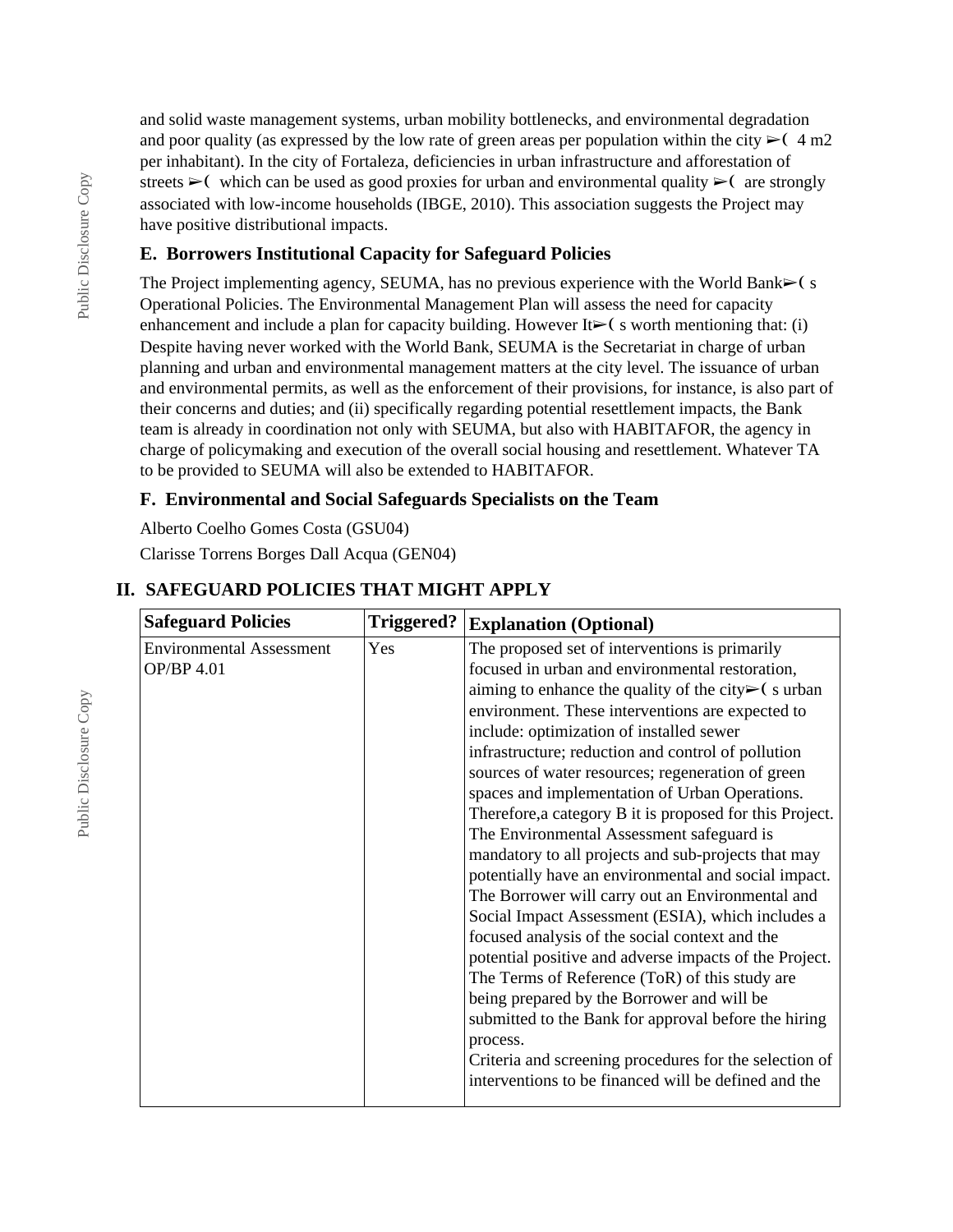|                             |     | Borrower will apply the environmental<br>$\triangleright$ (screening $\triangleright$ (before the final selection of each<br>investment subproject.<br>Principles of OP 4.01 will be applied, including an<br>Environmental and Social management Framework<br>(ESMF) and with regards to proper consultation. The<br>ESMF will be reviewed by the Bank and publicly<br>disseminated prior to appraisal.<br>The social analysis shall be gender sensitive and<br>consider the distributional impacts of the<br>interventions. Special attention may be given to<br>potential impacts on the livelihood strategies of<br>waste pickers and families living at high-risk areas<br>and substandard settlements. However, it is not<br>possible to determine these potential impacts at this<br>point and they should be assessed during the<br>assessment of potential environmental and social<br>impacts and risks during project preparation. The<br>analysis shall also take into consideration the<br>potential risks that may affect project implementation<br>such as the need to intervene in violence-ridden areas<br>of the city. Finally, the social analysis will include<br>the assessment of the systems that are in place for<br>adjudicating competing land claims and for<br>providing access to an adequate grievance redress<br>mechanism to the most vulnerable population. |
|-----------------------------|-----|----------------------------------------------------------------------------------------------------------------------------------------------------------------------------------------------------------------------------------------------------------------------------------------------------------------------------------------------------------------------------------------------------------------------------------------------------------------------------------------------------------------------------------------------------------------------------------------------------------------------------------------------------------------------------------------------------------------------------------------------------------------------------------------------------------------------------------------------------------------------------------------------------------------------------------------------------------------------------------------------------------------------------------------------------------------------------------------------------------------------------------------------------------------------------------------------------------------------------------------------------------------------------------------------------------------------------------------------------------------------------------------------|
| Natural Habitats OP/BP 4.04 | Yes | Some proposed interventions may support<br>investment for the recovery of green spaces and<br>redevelopment of degraded areas. These<br>interventions could be proposed in areas considered<br>by the state to be environmentally sensitive (i.e., in<br>riparian areas $\triangleright$ (Permanent Preservation Areas,<br>APP).<br>The OP 4.04 is triggered and all planning activities<br>that may affect natural habitats must follow World<br>Bank policies. Spring and river margins areas are<br>classified as Permanent Preservation Areas (APP)<br>and legally protected by the Brazilian Legislation<br>(Federal Law 4771/65). APP use for sanitation<br>systems development requires specific permitting,<br>mitigation and regeneration measures.<br>Despite the expected positive impacts, the ESIA and<br>ESMF will include clear guidance regarding direct<br>and indirect impacts on natural habitats.                                                                                                                                                                                                                                                                                                                                                                                                                                                                        |
| Forests OP/BP 4.36          | No  | It is not expected that the Project implementation<br>will have negative impacts on forest resources.                                                                                                                                                                                                                                                                                                                                                                                                                                                                                                                                                                                                                                                                                                                                                                                                                                                                                                                                                                                                                                                                                                                                                                                                                                                                                        |
| Pest Management OP 4.09     | Yes | The project is not expected to finance any pesticides                                                                                                                                                                                                                                                                                                                                                                                                                                                                                                                                                                                                                                                                                                                                                                                                                                                                                                                                                                                                                                                                                                                                                                                                                                                                                                                                        |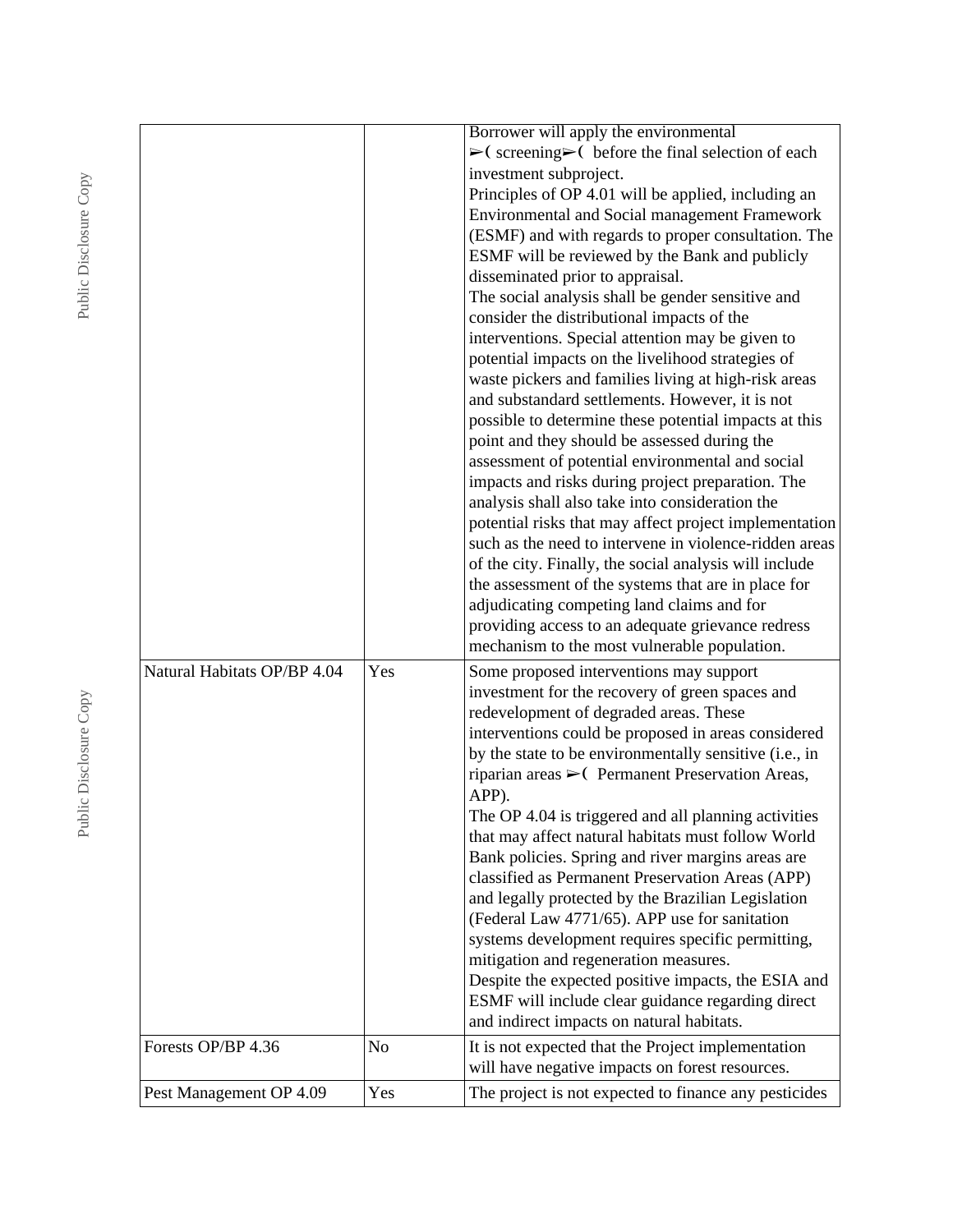|                                    |     | or other chemical amendments that would trigger OP<br>4.09. Nevertheless, some amounts of herbicides |
|------------------------------------|-----|------------------------------------------------------------------------------------------------------|
|                                    |     | could probably be used in the creation and                                                           |
|                                    |     | maintenance of green areas and urban parks. In this                                                  |
|                                    |     | case, the project would support the development of                                                   |
|                                    |     | an Integrated Pest Management (IPM) for these                                                        |
|                                    |     | areas.                                                                                               |
|                                    |     | The need to use herbicides will be indicated in each                                                 |
|                                    |     | sub-project, as well as the IPM measures to be                                                       |
|                                    |     | adopted. When the use of herbicides is justified, an                                                 |
|                                    |     | analysis of potential negative impacts resulting from                                                |
|                                    |     | the use of these chemical and the risk associated with                                               |
|                                    |     | the inappropriate handling or storing of their                                                       |
|                                    |     | containers will be conducted. The projects will also                                                 |
|                                    |     | include measures to reduce those risks, in                                                           |
|                                    |     | compliance with Law No. 7.802/89.                                                                    |
|                                    |     | A Pest Management Plan (PMP) will be prepared                                                        |
|                                    |     | and incorporated into the EMP/ESMF and the                                                           |
|                                    |     | Project Operational Manual. The PMP would make                                                       |
|                                    |     | use of the World Health Organizations                                                                |
|                                    |     | Recommended Classification of Pesticides by                                                          |
|                                    |     | Hazard and Guidelines to Classification (GENEVA;                                                     |
|                                    |     | WHO 1994-95). The PMP would also exclude                                                             |
|                                    |     | finance under the proposed project for formulated                                                    |
|                                    |     | products that fall into WHO classes IA and IB, or                                                    |
|                                    |     | formulation of products in Class II, if: (i) the country                                             |
|                                    |     | lacks restrictions on their distribution and use, or (ii)                                            |
|                                    |     | they are likely to be used by, or be accessible to, lay                                              |
|                                    |     | personnel, farmers, or others without training,                                                      |
|                                    |     | equipment, and facilities to handle, store, and apply                                                |
|                                    |     | these products properly.                                                                             |
| <b>Physical Cultural Resources</b> | Yes | Project implementation is not expected to cause any                                                  |
| <b>OP/BP 4.11</b>                  |     | negative impact on known physical cultural                                                           |
|                                    |     | resources (PCR). Proposed sub-projects with                                                          |
|                                    |     | expected direct and negative impact on known                                                         |
|                                    |     | archaeological, paleontological, historical or other                                                 |
|                                    |     | culturally significant sites will not be eligible.                                                   |
|                                    |     | However, they may include historical sites and/or                                                    |
|                                    |     | archaeological findings. As such, impacts and                                                        |
|                                    |     | procedures for "chance findings" from specific                                                       |
|                                    |     | investments under Component 1 (if applicable) will                                                   |
|                                    |     | be assessed within the ESIA, and the resulting EMP/                                                  |
|                                    |     | ESMF will include relevant provisions to mitigate                                                    |
|                                    |     | any potentially adverse impacts. Such provisions will                                                |
|                                    |     | include compliance with the guidelines defined by                                                    |
|                                    |     | the National Institute for Historical and Cultural                                                   |
|                                    |     |                                                                                                      |
|                                    |     |                                                                                                      |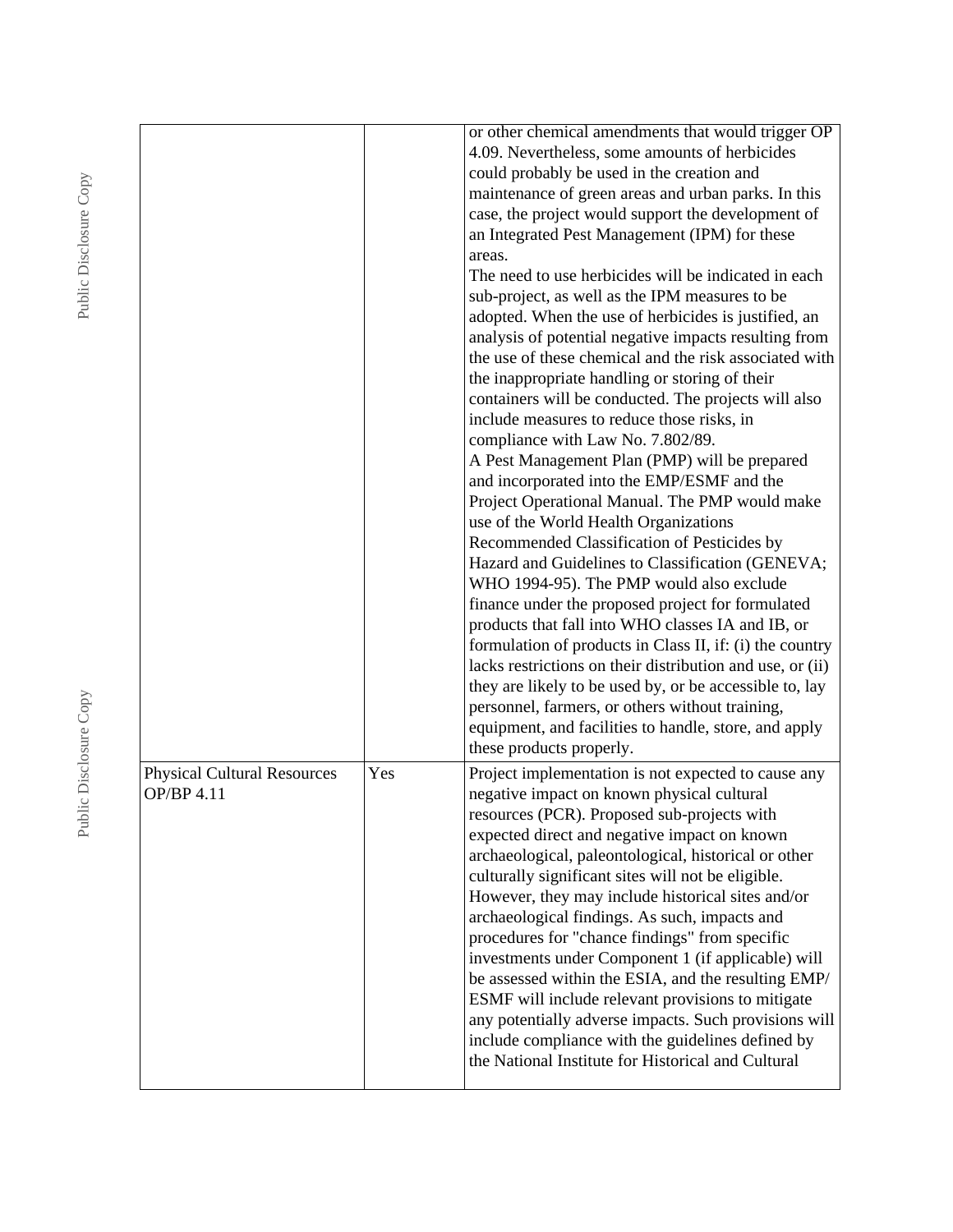|                                         |                | Heritage (IPHAN) regarding historical sites and/or<br>archaeological findings.                                                                                                                                                                                                                                                                                                                                                                                                                                                                                                                                                                                                                                                                                                                                                                                                                                                                                                                                                                                                                                                                                                                                                                                                                                                                                                                                                                                                                                                                                                                                                                                                                                                                                                                                                                                                                                                                                                                                                                                                                                                                                                          |
|-----------------------------------------|----------------|-----------------------------------------------------------------------------------------------------------------------------------------------------------------------------------------------------------------------------------------------------------------------------------------------------------------------------------------------------------------------------------------------------------------------------------------------------------------------------------------------------------------------------------------------------------------------------------------------------------------------------------------------------------------------------------------------------------------------------------------------------------------------------------------------------------------------------------------------------------------------------------------------------------------------------------------------------------------------------------------------------------------------------------------------------------------------------------------------------------------------------------------------------------------------------------------------------------------------------------------------------------------------------------------------------------------------------------------------------------------------------------------------------------------------------------------------------------------------------------------------------------------------------------------------------------------------------------------------------------------------------------------------------------------------------------------------------------------------------------------------------------------------------------------------------------------------------------------------------------------------------------------------------------------------------------------------------------------------------------------------------------------------------------------------------------------------------------------------------------------------------------------------------------------------------------------|
| Indigenous Peoples OP/BP<br>4.10        | N <sub>o</sub> | The Project will not interfere with Indigenous<br>Peoples because all the investments will be<br>undertaken in urban areas and there are no<br>indigenous Peoples as defined under the policy in the<br>Project s area of influence.                                                                                                                                                                                                                                                                                                                                                                                                                                                                                                                                                                                                                                                                                                                                                                                                                                                                                                                                                                                                                                                                                                                                                                                                                                                                                                                                                                                                                                                                                                                                                                                                                                                                                                                                                                                                                                                                                                                                                    |
| Involuntary Resettlement OP/<br>BP 4.12 | Yes            | Some of the proposed interventions in Components 1<br>and 2 may require land acquisition and have adverse<br>effects related with involuntary physical<br>displacement. The location of some activities has<br>already been decided, but remains uncertain with<br>regards to others. In both situations the scope and<br>magnitude of expected adverse impacts related with<br>physical and economic displacement due to land<br>acquisition for implementation of Project s activities<br>are expected to be limited. Information recently<br>provided by the Borrower states that about 100 low<br>income families $\triangleright$ ( mostly squatters occupying<br>public lands $\triangleright$ ( may be affected by the works<br>envisaged for the Rachel de Queiroz Park.<br>The socioeconomic profile of these families and the<br>value of their assets will be further detailed during<br>Project preparation. These families will be informed<br>of Project envisaged activities and their feedback<br>will be integrated into the RAPs prepared for these<br>locations before appraisal. Unidentified impacts will<br>be further assessed during Project preparation.<br>The Borrower shall prepare before appraisal two<br>complementary instruments: (i) a Resettlement<br>Policy Framework to set the principles and<br>procedures that the Project as a whole will follow<br>whenever its activities require land acquisition<br>leading to physical and/or economic displacement;<br>and, (ii) specific Involuntary Resettlement Plans for<br>the activities that have their location already defined.<br>These instruments will be reviewed by the Bank and<br>publically disclosed before appraisal. Additionally,<br>solid waste management activities envisaged under<br>Component 1 may cause the economic displacement<br>of waste pickers. Whenever this adverse social<br>impact is identified, the Project would propose<br>livelihood restoration measures for the affected<br>population.<br>Some activities envisaged under Component $2 \ge 0$<br>better integration of DRM and resilience activities<br>into urban planning and the review of the Master |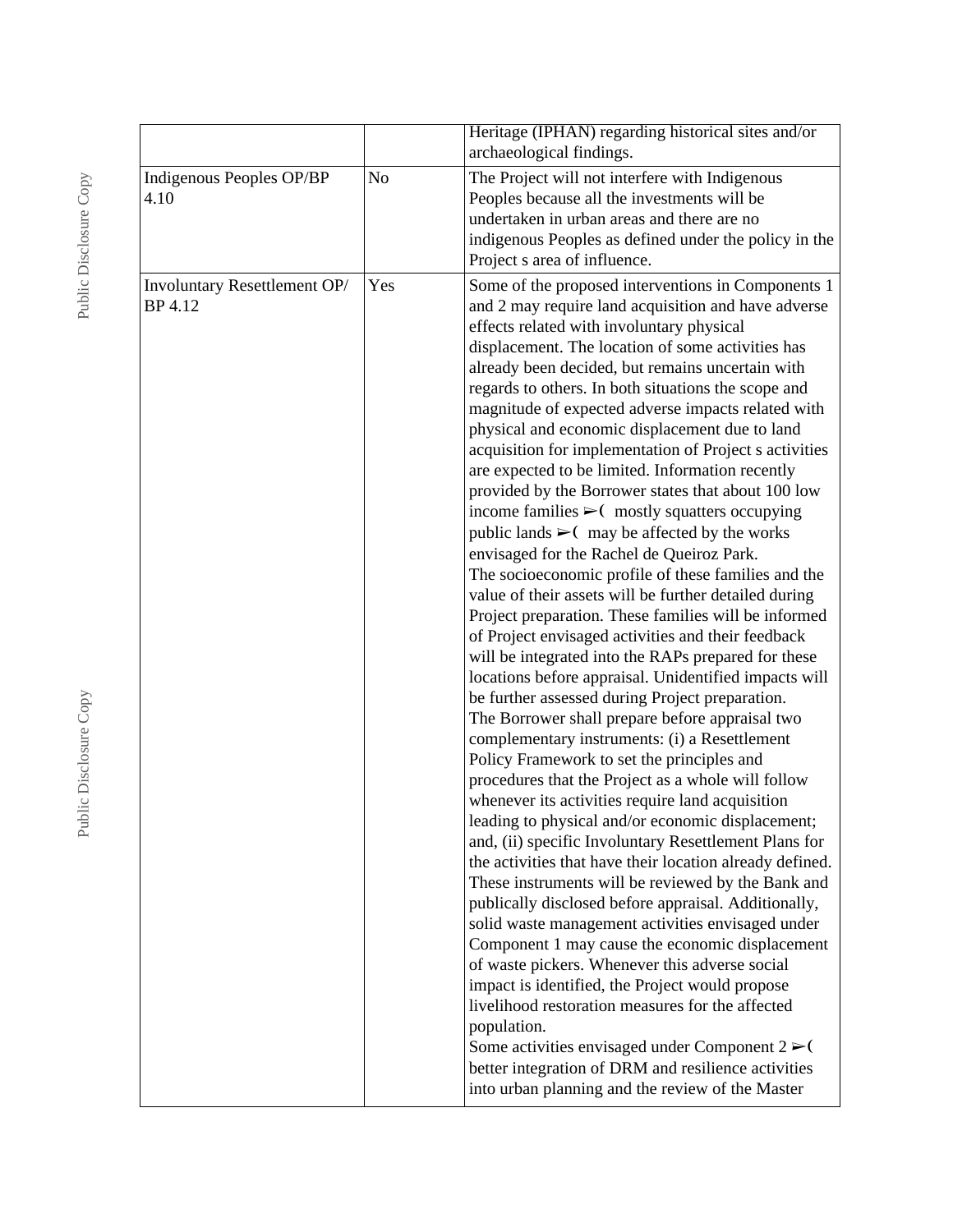| guiding principles set at the World Bank►(s<br>$\triangleright$ (Interim Guidelines on the Application of<br>policy, and give no objection before the hiring<br>process. The Bank will ensure these Terms of<br>Policy.<br>proposed under the multipurpose cadaster and<br>address the existence of systems in place for<br>population groups.<br>Safety of Dams OP/BP 4.37<br>N <sub>o</sub><br>It is not expect that the investment in sanitation<br>systems will demand the applying of OP 4.37.<br>N <sub>o</sub><br>Projects on International<br>Waterways OP/BP 7.50 |  |                                                                                                                                                                                                                                                                                                                                                                                                                                                                                                                                                                                                                                                                                                                                                                                                                                                                                                                                                                                                                                              |
|----------------------------------------------------------------------------------------------------------------------------------------------------------------------------------------------------------------------------------------------------------------------------------------------------------------------------------------------------------------------------------------------------------------------------------------------------------------------------------------------------------------------------------------------------------------------------|--|----------------------------------------------------------------------------------------------------------------------------------------------------------------------------------------------------------------------------------------------------------------------------------------------------------------------------------------------------------------------------------------------------------------------------------------------------------------------------------------------------------------------------------------------------------------------------------------------------------------------------------------------------------------------------------------------------------------------------------------------------------------------------------------------------------------------------------------------------------------------------------------------------------------------------------------------------------------------------------------------------------------------------------------------|
|                                                                                                                                                                                                                                                                                                                                                                                                                                                                                                                                                                            |  | Plan and Land Use and Zoning Law $\triangleright$ (could have<br>downstream resettlement-related impacts, such as the<br>preventive resettlement of populations living in at<br>risk areas in Fortaleza. The team will ensure that<br>these Technical Assistance activities will follow the<br>Safeguard Policies to Technical Assistance (TA)<br>Activities in Bank-Financed Projects and Trust<br>Funds Administered by the Bank $\blacktriangleright$ (and $\blacktriangleright$ (Interim<br>Guidance Note on Land Use Planning⊳(. The<br>Terms of Reference for all these activities will be<br>submitted to the Bank for review, which would<br>assess their consistency with the World Banks s<br>Reference include all guidelines needed to ensure the<br>implementation of TA activities will be consistent<br>with the World Bank>(s Involuntary Resettlement<br>Finally, the team will clarify the scope of activities<br>adjudicating competing land claims and an adequate<br>grievance redress mechanism to the most vulnerable |
|                                                                                                                                                                                                                                                                                                                                                                                                                                                                                                                                                                            |  |                                                                                                                                                                                                                                                                                                                                                                                                                                                                                                                                                                                                                                                                                                                                                                                                                                                                                                                                                                                                                                              |
|                                                                                                                                                                                                                                                                                                                                                                                                                                                                                                                                                                            |  |                                                                                                                                                                                                                                                                                                                                                                                                                                                                                                                                                                                                                                                                                                                                                                                                                                                                                                                                                                                                                                              |
| Projects in Disputed Areas OP/<br>No<br><b>BP</b> 7.60                                                                                                                                                                                                                                                                                                                                                                                                                                                                                                                     |  |                                                                                                                                                                                                                                                                                                                                                                                                                                                                                                                                                                                                                                                                                                                                                                                                                                                                                                                                                                                                                                              |

# **III. SAFEGUARD PREPARATION PLAN**

- **A. Tentative target date for preparing the PAD Stage ISDS:** 30-Jun-2016
- **B. Time frame for launching and completing the safeguard-related studies that may be needed. The specific studies and their timing1 should be specified in the PAD-stage ISDS:**

Safeguard-related studies are expected to be launched by the end of June 2016 and completed by July 2016.

### **IV. APPROVALS**

|                              | Task Team Leader(s): Name: Catalina Marulanda, Emanuela Monteiro |                   |
|------------------------------|------------------------------------------------------------------|-------------------|
| $\Delta$ <i>Approved By:</i> |                                                                  |                   |
| Safeguards Advisor:          | Name: Francis V. Fragano (SA)                                    | Date: 17-May-2016 |

Public Disclosure Copy Public Disclosure Copy